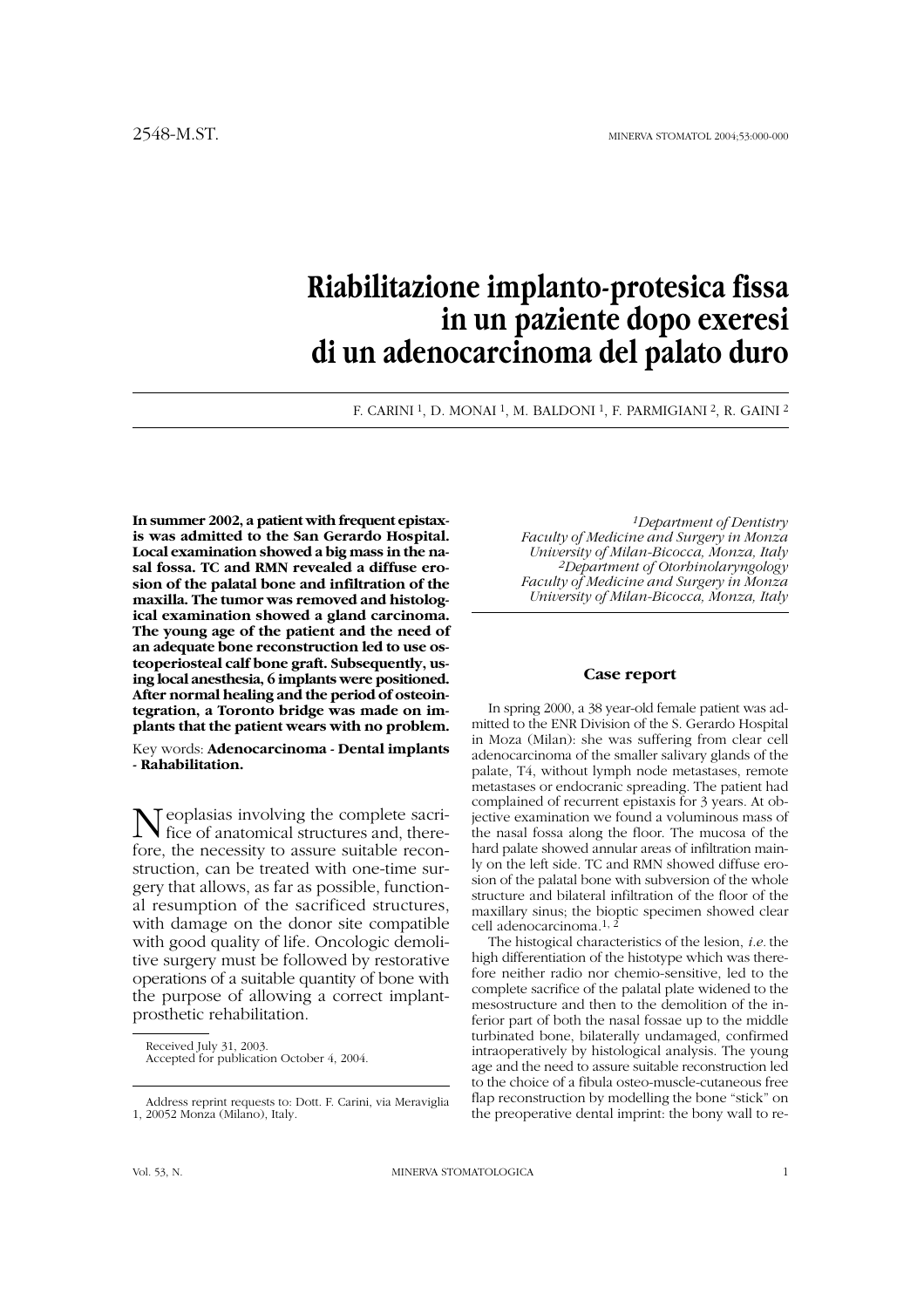

Figure 1.—TC after insertion of the fixture.



Figure 3.—Postoperative orthopantomography.



Figure 2.—Preoperative orthopantomography.

place the maxillary one, the skin to close the palatal mucous loss. The microvascular anastomosis was carried out using the right l artero-venous facial axis isolated in front of the horizontal branch of the jaw.3-5 Finally, 2 dermo-epidermal free flaps were placed to close the floor of both the nasal fossae. For the bony syntheses reabsorbable plates in lactosorb were used. The postoperative course was normal. During the first 18 months after surgery, we performed 2 RMN examinations that excluded the recurrence of the disease. We finally performed a TC in order to check that the engaged bony fabric was enough to welcome the insertion of the fixture (Figures 1, 2). The literature broadly documents that the osteo-muscle-cutanous edge of fibula is used with success to reconstruct long segmented defects of the branch or the body of the jaw and in our experience it has offered a good means for the reconstruction of the hard palate, of the floor of the nasal passages and the maxillary sinus. The principal advantages in fact are: the triangular transverse section that allows to withstand the stress of angling and rotation; a minimum functional handicap to load the leg donor, the fibula not being a weight carrying bone, on the contrary the centre of muscle implant. Moreover, the excellent vascularization of the edge allows a rapid integration with the receiving site, also when this last is compromised (prior infections, irradiations and excessive scars); the artery and the peroneal vein have a suitable diameter for the anastomosis (the artery from 1.5 to 2.5 mm, the vein from 2 to 3 mm).  $6,7$  Seeing the good new vascularization of the bone fragments that did not present areas of reabsorption, and despite the not correct alignment of the bone fragments, it was possible to propose implantology with prosthesis in titanium. In anesthesia 6 locoregional osteointegrated non-submerged implants were inserted with the neck in zirconium (TBR Ide@), of which: 5 implants of diameter 4.00 mm×10 mm, 1 implant 5.00 mm×10 mm. At the reopening phase, we verified that 1 of the 6 implants was not osteointegrated, and was consequently removed (Figure 3). A transitory complication caused the onset of abundant insurgent mucous granulations around the fixture that were vaporized with laser  $CO<sub>2</sub>$ . Six months from the implant operation a prosthesis type Toronto Bridge was manufactured of the superior dental arcade that the patient wears with satisfaction (Figures 4, 5, 6) to this day.

# **Discussion and conclusions**

Implant dentistry is today surely the most biological response to the needs of rehabilitation in cases of maxillary bone demolitive surgery for removal of carcinomas. Major preimplant surgery must take the credit in the past decade for responding to the increasingly advanced demands of implant surgery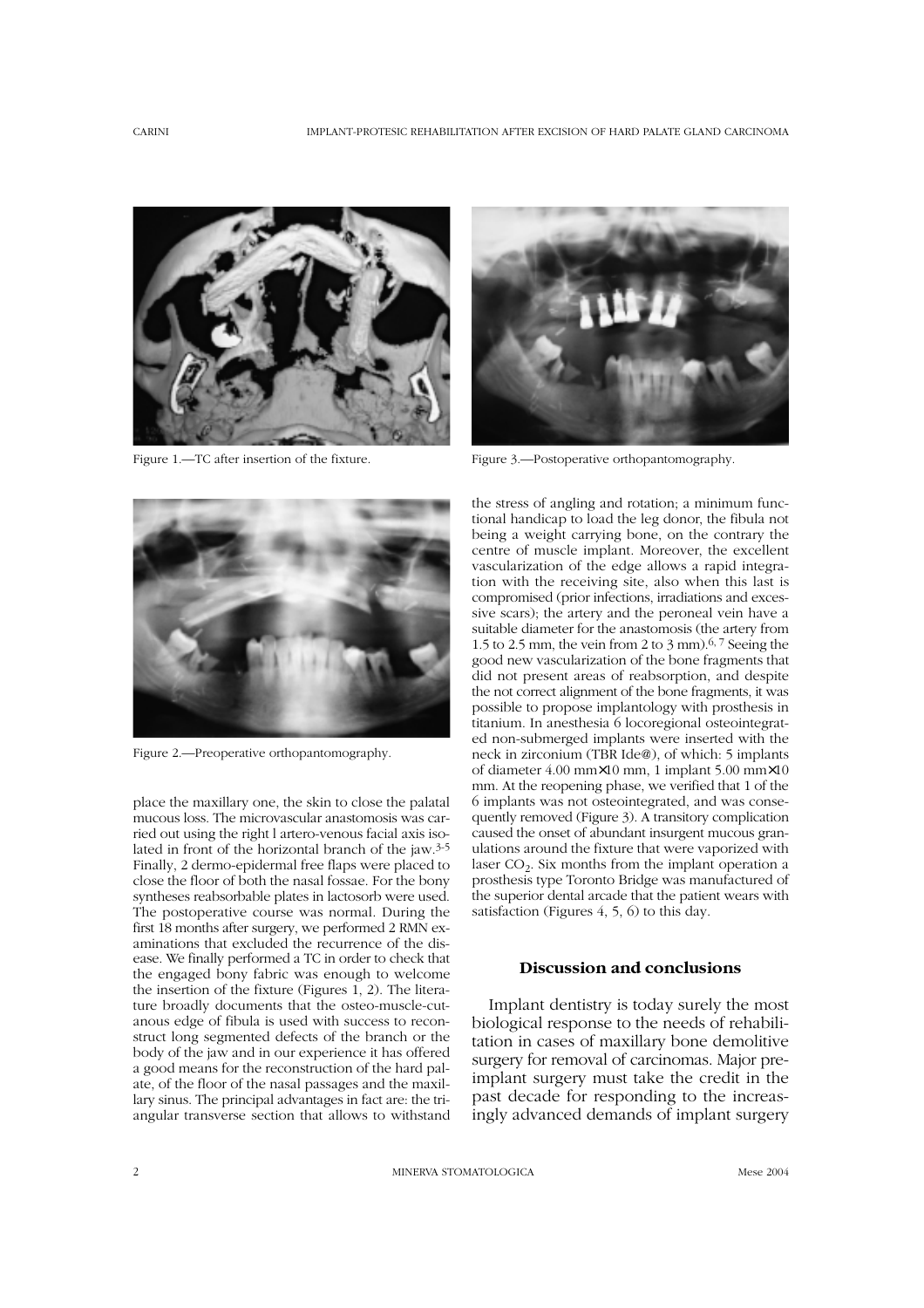

by adopting reconstructive solutions capable of restoring a correct quantity and quality of alveolar bone tissue both transversally and vertically.

Clearly it is not just the form that characterises the bone crest and that needs treatment, the quality and quantity of soft tissues are important too. Consideration must, therefore, be given to fornix depth, the facial profile, the presence of frenula and frenula accessories, abnormal frenula insertions, the presence of cicatricial sequelae in the post-surgical cure phase, and the quantity and thickness of the keratinised gingiva and its relationship with the mobile gingiva.

Radiography is the starting point for accurate diagnosis and thus for adequate surgical and pre-implant planning. Orthopantomography remains the first X-ray approach in the postsurgical stage. It should be carried out on a routine basis and implemented according to need by teleradiography of the skull in laterolateral projection (when it is necessary to determine the sagittal relationship of the skeletal bases to be rehabilitated) or by computerised tomography (CT) of the maxillary bones. CT should be carried out in axial and coronal sections with contrast medium for an overall view, but to obtain detailed information of residual heights and thicknesses of the alveolar crests today it is possible to carry out dental scans at low cost.8

3D CT and, if necessary, the solid replication in its original dimensions of the skeletal



Figure 4.—Toronto type prosthesis. Figure 5.—Toronto type prosthesis positioned.



Figure 6.—Patient's occlusion.

structure studied should be reserved for cases of serious bone loss following the removal of cancer where the complexity of the reconstruction justifies the costs, for the moment fairly high, of these elaborations.

To better understand the biological principles underlying a bone transplant for the purpose of reconstructing a maxillary bone following the removal of cancer, we have to define the concept of osteoinduction and osteoconduction.

By osteoinduction is meant the ability to stimulate the growth of new bone tissue, transforming totipotent mesenchymal cells into active osteoclasts. This is obviously the ideal physiological situation for the reconstruction of a small dimension alveolar crest. Today, the materials we can define as cer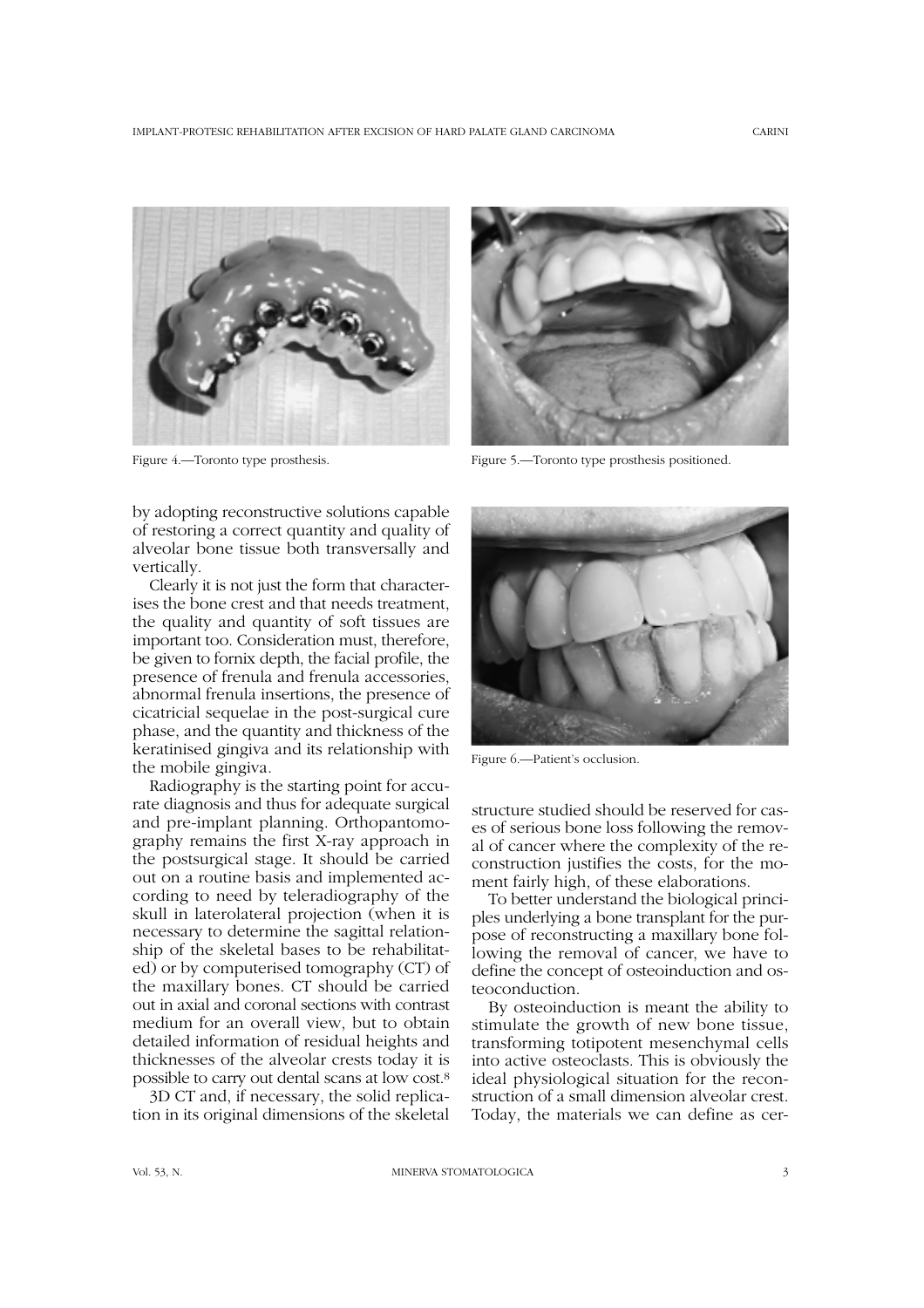tainly osteoinductive are autologous bone and, in part, homologous bone.

In Italy, homologous bone, or lyophilised bone, or bank bone still present many problems of commercial availability for obvious medicolegal and organisational reasons. In addition, its osteoinductive capabilities are reduced. A real osteoinductive material should, above all, be able to determine heterotropic osteoinduction, namely have the ability to induce the formation of bone where it is not normally present; for example it should be able to induce the formation of bone tissue after the injection of osteoinductive substances into an adequately prepared muscle. So, today the material available to us with osteoinductive capacities is autologous bone and, to a small extent, homologous bone pending the availability of morphogenetic proteins which should, together with stem cells, represent the new frontier of osteoinductive materials.9-12

The last few years have seen a lot of discussion of the factors leading to a reduction in grafts in relation to the embryogenetic derivation of the bone selected for autologous grafting. Much importance must be given to the quality of the implant site, its vascularisation, the trophism of the soft tissues, the stability of the graft which should be absolute, and the general health of the patient, who should be in metabolic balance.13, 14

The term "osteointegration" was used by Prof. Branemark to indicate "a direct structural and functional connection between a vital bone and the surface of an implant subjected to loading".15 According to Albrektsson *et al.*<sup>16</sup> "for an implant to be defined as osteointegrated it must have a direct minimum bone contact of 90-95% of the implant surface", and for this to happen 5 fundamental principles must be respected:

1) biocompatibility;

- 2) biomechanical;
- 3) status of the implant site;
- 4) surgical technique used;
- 5) load conditions applied.

An osteointegrated implant must, therefore, be characterised by: primary stability, absence of perimplantar radiotransparent halo, loss of bone tissue after one year within 1 mm in coronoapical direction, absence of pain signs and symptoms, inflammation and infections, a failure rate less than 15% at 5 years and less than 20% at 10 years.17

The structural features of the implant simulate the function of the dental root, determining close adhesion between the strictly titanium surface, and bone tissue which has no interposition of fibrous tissue; this close anchorage makes the implant resistant to various types of forces and difficult to attack by bacterial forms responsible for possible perimplantar septic phenomena.

The success of this technique in the cancer patient is not only linked to the biomechanical and biocompatibility characteristics of the implant, but also depends on the correct performance of the surgical procedures, respect for healing times (average 4-6 months), the correct prosthetic load applied and, finally, the maintenance of optimal oral hygiene conditions.

Osteointegrated implants can by now be considered an extremely reliable technique for the rehabilitation of patients subjected to demolitive surgery of the maxillary bones, with very high long-term success percentages, in particular when the local conditions of the oral tissues, both hard and soft, are present in conditions favourable to the insertion of implants of adequate dimensions. From an analysis of the literature it is evident that satisfactory results in implanto-prosthetic rehabilitations can only be obtained by means.18

The present paper reports a clinical case of implant surgery and subsequent fixed prosthetic rehabilitation in a patient subjected to removal of an adenocarcinoma of the hard palate.

Osteointegrated implants are a valid alternative for prosthetic (fixed) rehabilitation in patients subjected to demolitive surgery of the maxillo-facial district. The cure period envisaged for adequate osteointegration of the implants is not different in patients subjected to reconstructive surgery with grafts for the removal of an adenocarcinoma.

The aim of this paper is to describe an implanto-prosthetic rehabilitation in a patient with severe loss of bone support following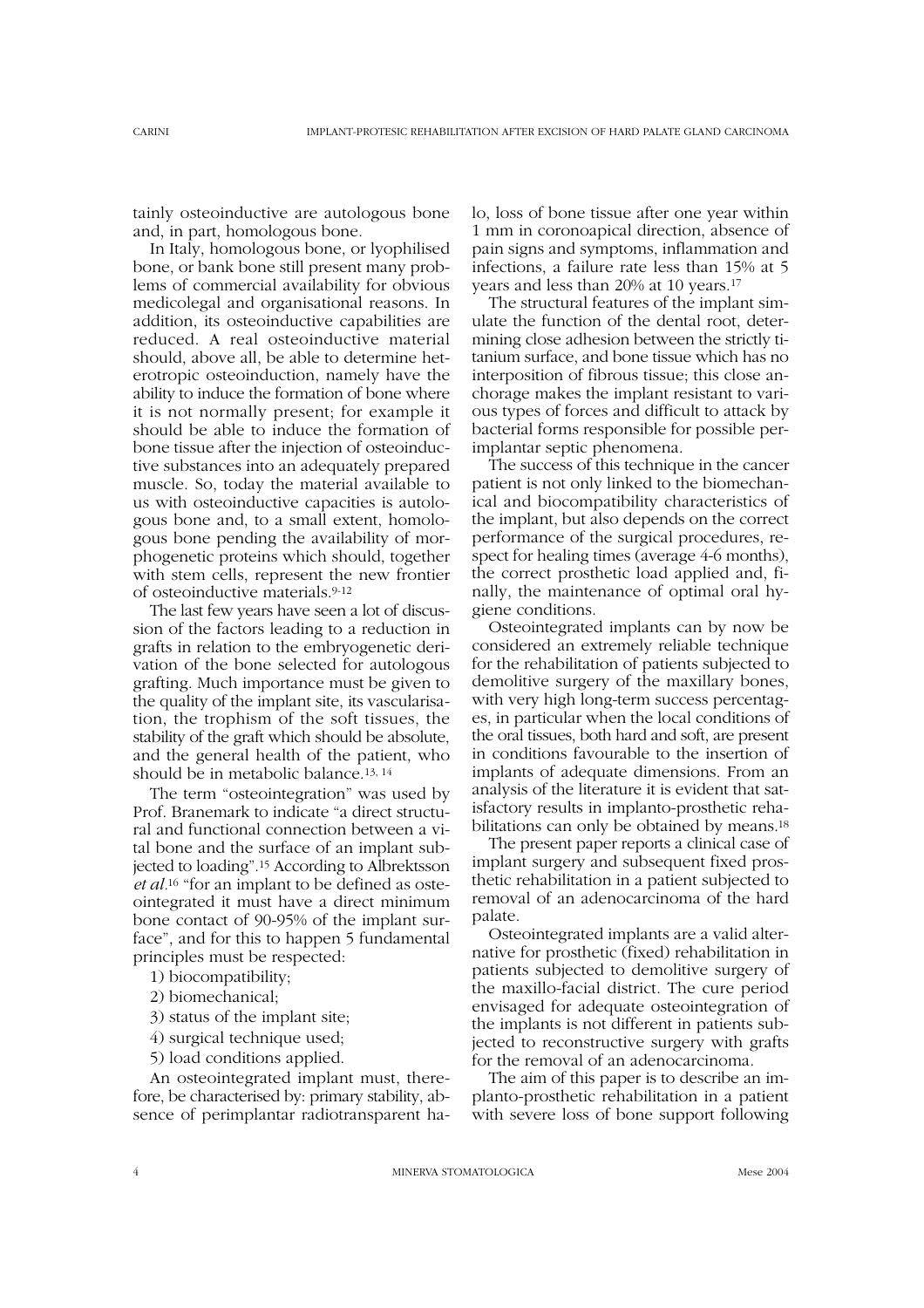carcinoma of the hard palate following the insertion of a free osteo-musculo-cutaneous flap.

Examination of the literature produced in recent years allows us to conclude that programming of rigid diagnostic protocols permits a more accurate implementation of surgical procedures. The choice between the various surgical techniques is related to the gravity of the oncological pathology with which the patient presents and his systemic condition.

### **References**

- 1. Maiorano E, Altini M, Favia G. Clear cell tumors of the salivary glands, jaws and oral mucosa. Semin Diagn Pathol 1997;14:203-12.
- 2. Ellis GL. Clear cell neoplasms in salivary glands: clearly a diagnostic challenge. Ann Diagn Pathol 1998;2:61-78.
- 3. Seifert G. Classification and differential diagnosis of clear and basal cell tumors of the salivary glands. Semin Diagn Pathol 1996;13:95-103.
- 4. Actis AB, Eynard AR. Influence of environmental and nutritional factors on salivary gland tumorigenesis with a special reference to dietary lipids. Eur J Clin Nutr 2000;54:805-10.
- 5. Chen KT. Clear cell carcinoma of the salivary gland. Hum Pathol 1983;14:91-3.
- 6. Serafin D. The fibula flap. Atlas of microsurgical composite tissue transplantation. WB Saunders:Philadeplhia; 1996.
- 7. Chen Y-L, Shen Z-W, Bao G-H, Tang S-J. The blood supply of the fibula. The anatomical study of the free vascularized fibular graft. Chien Poyu Hsued Pao. Acta Anat Sin 1981;12:19.
- 8. Franco F. Compendio di radiologia odontostomatologica. Bologna: Patron Ed.; 1983.
- 9. Misch CE, Dietsh F. Bone grafting materials in implant dentistry. Implant Dentistry 1993;2:158-67.
- 10. Ray RD, Sabet PY. Bone grafts: cellular survival *versus* induction. An experimental study in mice. J Bone Joint Surg 1963:45: 334-7.
- 11. Misch CE, Dietsh F. Autogenous bone grafts for endosteal implants, indications and failures. Int J Oral Implant 1991;8:13-20.
- 12. Marx RE, Saunders TR. Reconstruction and rehabilitation of cancer patients. In: Fonseca RJ, Davis WH, editors. Reconstrive preprosthetic oral and maxillofacial surgery. Philadelphia: WB Saunders; 1986.p.347-428.
- 13. Tallgren A. The continuing reduction of the residual alveolar ridges in complete dentures wearers: a mixed longitudinally study covering 25 years. J Prosthet Dent 1972;27:120-32.
- 14. Roberts W E. Bone physiology and metabolism. Can Dent Assoc J 1987;15: 54-61.
- 15. Branemark PI, Zarb G, Albrektsson T. Tissue integrated prosthese. Osseointegration in clinical dentistry. Berlin: Quintessence; 1985.
- 16. Albrektsson T, Jacobsson M. Bone-metal interface in osseointegration. J Prosthet Dent 1987;57:597-607.
- 17. Albrektsson T, Zarb G, Worthington P, Ericsson RA. The long term efficacy of currently used dental implants: a review and proposed criteria of success. Int J Oral Maxillofac Impl 1986;111-25.
- 18. Brusati R, Chiapasco M, Ronchi P. Riabilitazione dei mascellari atrofici mediante trapianti ossei, osteotomie, impianti. Dent Cadmos 1997;13:11-45.

# **Riabilitazione implanto-protesica fissa in un paziente dopo exeresi di un adenocarcinoma del palato duro**

L e neoplasie che prevedono il sacrificio completo di strutture anatomiche e, quindi, la necessità di assicurare una ricostruzione adeguata, possono essere trattate con terapia chirurgica in un tempo unico che permetta, per quanto possibile, la ripresa funzionale delle strutture sacrificate, con un danno sul sito donatore compatibile con una buona qualità di vita. La chirurgia oncologica demolitiva deve essere seguita da interventi di ripristino di una quantità di tessuto osseo adeguata al fine di consentire una corretta riabilitazione implanto-protesica.

## **Caso clinico**

Nella primavera del 2002 abbiamo ricoverato, presso la Divisione Otorinolaringoiatrica dell'Ospedale San Gerardo di Monza (Milano), una paziente di 38 anni affetta da adenocarcinoma a cellule chiare delle ghiandole salivari minori del palato, T4, senza metastasi linfonodali, né metastasi a distanza, né estensione endocranica.

La paziente lamentava epistassi recidivanti da 3 anni. All'esame obiettivo riscontravamo una voluminosa formazione della fossa nasale estesa fin lungo il pavimento. La mucosa del palato duro presentava aree anulari di infiltrazione prevalentemente a sinistra. L'imaging, (TC e risonanza magnetica nucleare), mostrava una diffusa erosione dell'osso palatale con sovvertimento di tutta la struttura e infiltrazione del pavimento dei seni mascellari bilateralmente; il prelievo bioptico deponeva per adenocarcinoma a cellule chiare 1, 2.

Le caratteristiche istologiche della lesione, e cioè l'alta differenziazione dell'istotipo, che quindi non rendeva la stessa né radio, né chemio-sensibile, obbligava alla programmazione del sacrificio completo del piatto palatale allargato alla mesostruttura e quindi alla demolizione della parte inferiore di entrambe le fosse nasali fino al turbinato medio, indenne bila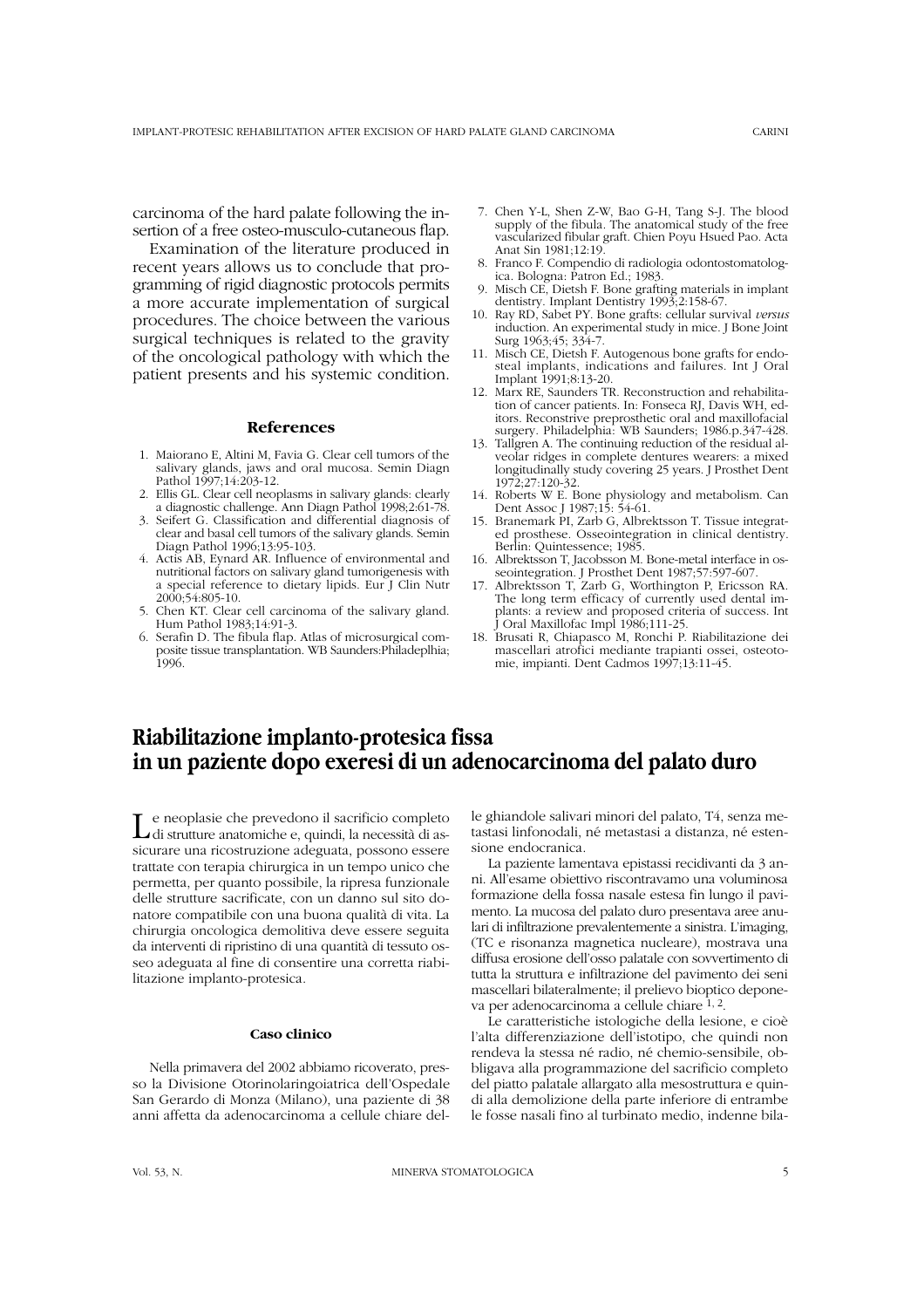teralmente, confermato intraoperatoriamente con analisi istologica da congelatore. La giovane età e la necessità di assicurare una ricostruzione adeguata, hanno portato alla scelta ricostruttiva di un lembo libero osteo-muscolo-cutaneo di perone, modellando la "stecca" ossea sull'impronta dentale eseguita preoperatoriamente: la parete ossea a sostituire il mascellare, la cute a chiudere la perdita mucosa palatale. L'anastomosi microvascolare è stata realizzata utilizzando l'asse artero-venoso facciale destro isolato al davanti della branca orizzontale della mandibola 3-5.

Infine sono strati posizionati 2 lembi dermo-epidermici liberi a chiudere il pavimento di entrambe le fosse nasali. Per le sintesi ossee abbiamo utilizzato placche riassorbibili in Lactosorb.

Il decorso postoperatorio è stato regolare.

Nel corso del primo anno e mezzo dall'intervento abbiamo eseguito 2 indagini mediante RMN che hanno escluso la ripresa della malattia. Abbiamo infine eseguito una TC per controllare che il tessuto osseo innestato fosse sufficiente per accogliere l'inserimento di impianti (Figure 1, 2).

La letteratura documenta ampiamente che il lembo osteo-muscolo-cutaneo di perone è usato con successo per ricostruire lunghi difetti segmentari del ramo o del corpo della mandibola e nella nostra esperienza ha offerto un ottimo mezzo per la ricostruzione del palato duro, del pavimento delle fosse nasali e del seno mascellare.

I sui principali vantaggi infatti sono: la sezione traversa triangolare che permette di resistere a stress di angolazione e di rotazione, la minima disabilità funzionale a carico della gamba donatrice, non essendo il perone un osso portante il peso, bensì sede d'impianto dei muscoli. Inoltre, l'eccellente vascolarizzazione del lembo ci permette una rapida integrazione col sito ricevente, anche quando quest'ultimo sia compromesso per precedenti infezioni, irradiazioni ed eccessive cicatrici; l'arteria e la vena peroniere hanno un diametro adeguato per le anastomosi (l'arteria da 1,5 a 2,5 mm; la vena da 2 a 3 mm) 6, 7.

Vista la buona rivascolarizzazione dei frammenti ossei che non presentavano aree di riassorbimento, e nonostante il non corretto allineamento dei frammenti ossei, è stato possibile proporre un'implantologia con protesi in titanio.

In anestesia locoregionale sono stati inseriti 6 impianti osteointegrati non sommersi con collo in zirconio (TBRidea), di cui: 5 impianti di diametro 4 mm ×10 mm, 1 impianto 5 mm×10 mm. In fase di riapertura abbiamo verificato che 1 dei 6 impianti non si era osteointegrato, ed è stato conseguentemente rimosso (Figura 3).

Complicanza transitoria è stata l'insorgenza di abbondanti granulazioni mucose insorte intorno agli impianti che sono state vaporizzate con laser  $CO<sub>2</sub>$ .

A 6 mesi dall'intervento implantare è stata confezionata una protesi tipo toronto dell'arcata dentaria superiore, che a tutt'oggi la paziente porta con soddisfazione (Figure 4-6).

### **Discussione e conclusioni**

La chirurgia implantologica è sicuramente oggi la risposta più biologica alle esigenze di riabilitazione in casi di demolizione dei mascellari da exeresi di carcinomi. La chirurgia pre-implantare maggiore ha certamente avuto il merito in quest'ultimo decennio di rispondere alle esigenze sempre più avanzate della chirurgia implantare adottando soluzioni ricostruttive in grado di ripristinare una corretta quantità e qualità di tessuto osseo alveolare sia nella dimensione trasversale che verticale.

Ovviamente, non è solo la forma che caratterizza la cresta ossea e che necessita di trattamento, ma sono anche la qualità e la quantità dei tessuti molli. Vanno quindi considerate le profondità dei fornici, il profilo facciale, la presenza di frenuli, di frenuli accessori, inserzioni anomale dei frenuli, la presenza di esiti cicatriziali in fase di guarigione post-chirurgica, la quantità e lo spessore della gengiva cheratinizzata e il suo rapporto con la gengiva mobile.

La diagnostica radiografica rappresenta la base di partenza per eseguire un'accurata diagnosi e quindi un'adeguata programmazione chirurgica e pre-implantologica. L'ortopantomografia resta sempre il primo approccio radiografico, anche in fase post-chirurgica. Va eseguito di routine e implementato secondo le necessità da una teleradiografia del cranio in proiezione latero-laterale (quando è necessario determinare i rapporti sagittali delle basi scheletriche da riabilitare) o da una TC dei mascellari. La TC va eseguita in sezioni assiali e coronali senza mezzo di contrasto per una visione di insieme, ma per avere delle informazioni dettagliate sulle altezze e sugli spessori residui delle creste alveolari oggi è possibile eseguire a basso costo anche delle TC dental scan 8.

La TC 3D e l'eventuale replicazione solida in dimensioni originali della struttura scheletrica studiata, va riservata ai casi di grave perdita ossea conseguente alla rimozione della neoplasia, dove la complessità della ricostruzione giustifichi i costi, per ora abbastanza elevati, di queste elaborazioni.

Per meglio comprendere i principi biologici che stanno alla base di un trapianto osseo finalizzato alla ricostruzione di un mascellare dopo l'exeresi di carcinoma, dobbiamo definire il concetto di osteoinduzione e osteoconduzione.

Si intende per osteoinduzione la capacità di stimolare la crescita di neo-tessuto osseo trasformando le cellule mesenchimali totipotenti in osteoclasti attivi. Ovviamente questa è la situazione fisiologica ideale per la ricostruzione di una cresta alveolare di dimensioni ridotte. Oggi i materiali che possiamo definire sicuramente osteoinduttivi sono l'osso autologo e in parte l'osso omologo.

L'osso omologo o osso liofilizzato o osso di banca presenta in Italia ancora molti problemi di disponibilità commerciale per ovvie motivazioni medico-legali e organizzative. Inoltre, le sue capacità osteoindut